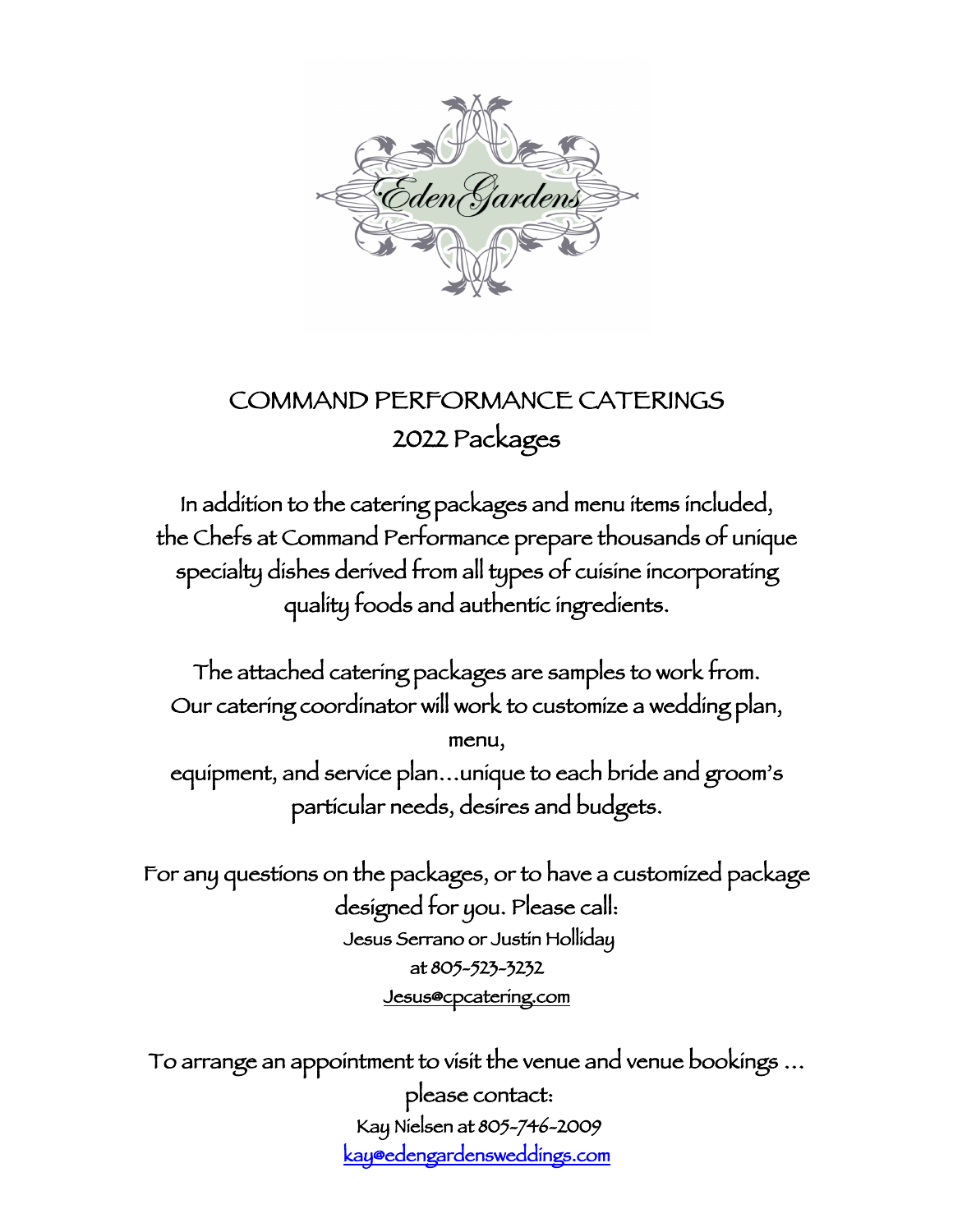

## "Paradise" Served Meal "Eden" Buffet "Lake View" Buffet

## FACILITY\*

Facility use is for  $7\frac{1}{2}$  hours (2 hours for bride to get ready, and  $5\frac{1}{2}$  hour ceremony and reception time) full use of Bridal Suite, Grooms quarters and

Reception area on the day of the event. Music must be off by 11:00pm. Client, guests and all vendors must be off the property one hour after event conclusion.

Approved vendors have access 3 hours prior to ceremony.

## EQUIPMENT AND SUPPLIES

Seating Tables (can be set for 10 persons) with linens One set of White Folding Chairs (for ceremony) One set of Cross back Vineyard Chairs (For reception) Sweetheart table with linen (upgraded linens not included) Gift and guest book area, Place Card table, Cake table and DJ table with linens China service: White dinner plate, salad plate (served meal only), Flatware, water goblets and wine glass or champagne flute, All seating linens and cloth napkins (40 color choices) "Lake View" Buffet white or ivory linens only. All upscale Disposable ware for hors d'oeuvres, cake and bar with all packages

## CATERING STAFF

Our expertly-trained staff will set up the ceremony and reception areas, place your party favors, coordinate timing with the DJ, buss, serve toast, cut and serve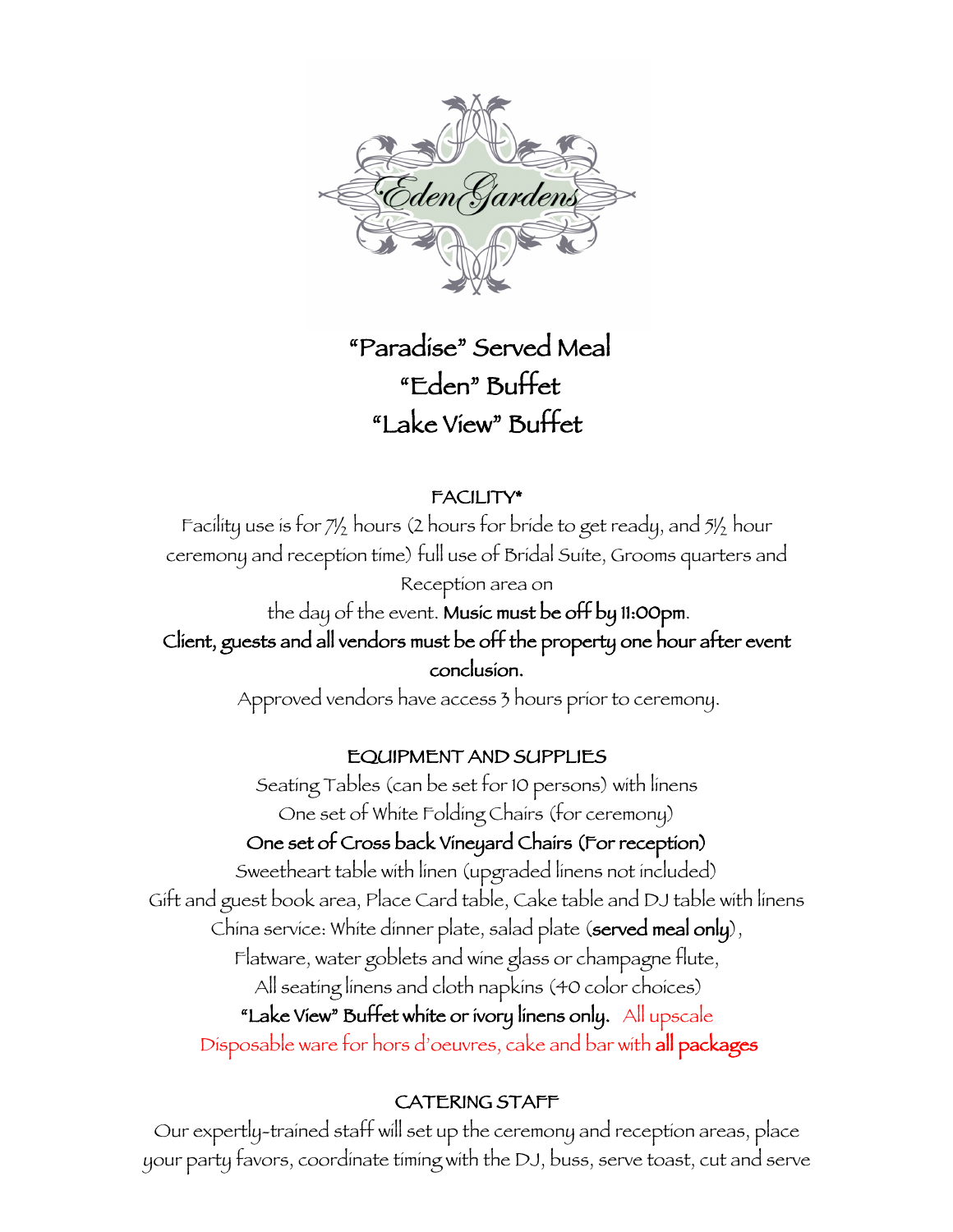cake and provide all breakdown and all clean up (Client is responsible for clean up and removal of all items brought in for decor, etc.)

#### WEDDING COORDINATOR SERVICES

On site coordination included…see list of COORDINATION SERVICES included for the rehearsal and for day of wedding

#### TERMS

Minimum for Saturday….150 Guests Minimum for Sunday….100 Guests Minimum for Friday…100 guests Holiday rates may apply

All Alcohol and Cake is to be brought in by client \*\*No corkage or cake cutting fees\*\* Service Charge and Sales Tax: 20% Service Charge on all Catering and Beverage services plus applicable sales tax.

All prices, menus and provisions subject to change prior to contracting

### \*OTHER CHARGES:

Site Fee: \$5900 for use of ceremony and reception area (Friday / Saturday / Sunday) (An additional per person charge of \$10 pp will be added for all guests on Saturday Events)

See Facility contract for any other related fees.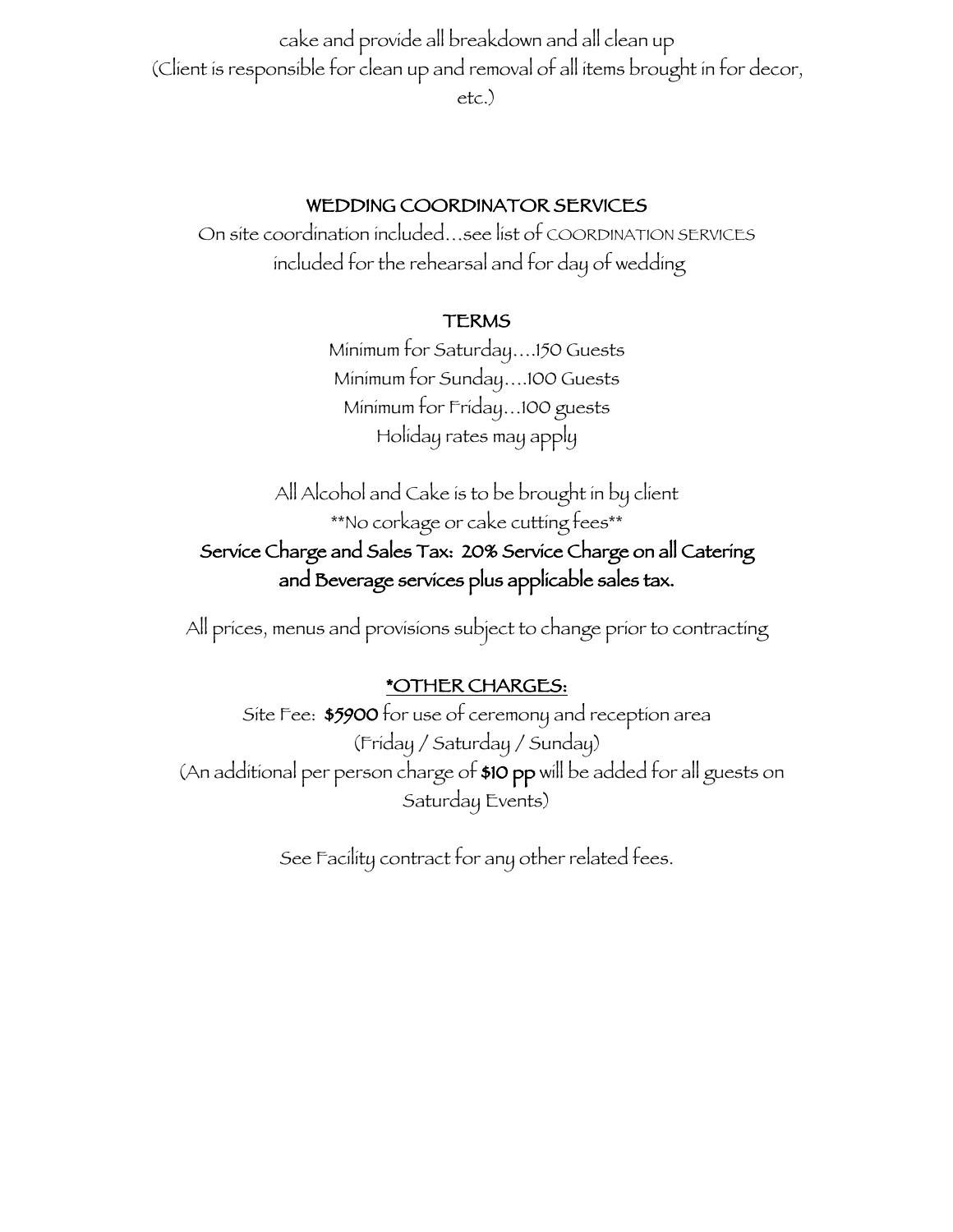

# "Paradise" Served Menu

## 115.95

#### BEVERAGE SERVICE (pre ceremony)

Fresh Basil Lemonade, Iced Tea and Water upon guest arrival

#### TRAY PASSED HORS D'OEUVRES PACKAGE (Choice of any FOUR individual selections)

WILD MUSHROOM AND GORGONZOLA BREAD PUDDING SHRUNKEN SHRIMP TACO ~ black bean spread, avocado crème, pickled red onion & micro cilantro OPEN FACE "BLT" ~ burrata, heirloom tomatoes, candied pancetta, mache & lemon zest aioli SHREDDED BEEF SHORT RIB<sup>\*</sup> served on a petite potato pancake with rosemary Crème Fraiche \*Or choose from our Master hors d'oeuvre list of over 50 selections

#### PLATED SALAD

#### (Choice of one salad or see master list)

SPINACH, STRAWBERRY and AVOCADO SALAD with toasted pistachio nuts and a citrus vinaigrette

#### BREAD BASKET

Rosemary focaccia bread, grilled flatbreads and multi grain rolls with blended butter

#### COMBINATION PLATE

FILET MIGNON Seared in brandy and served with a pearl onion demi-glace

and

LEMON HERB ROASTED CHICKEN

Served with a tarragon, lemon and artichoke sauce topped with split baby heirloom tomatoes

#### THREE SIDES

YUKON GOLD MASHED POTATOES<sup>~</sup> with caramelized onions HARICOT VERT<sup>~</sup> in a toasted almond brown butter CARROT SOUFFLÉ

#### VEGETARIAN DISH

GRILLED BUTTERNUT SQUASH RISOTTO CAKES With a roasted tomato coulis, grilled asparagus and shaved parmesan (Available upon Request)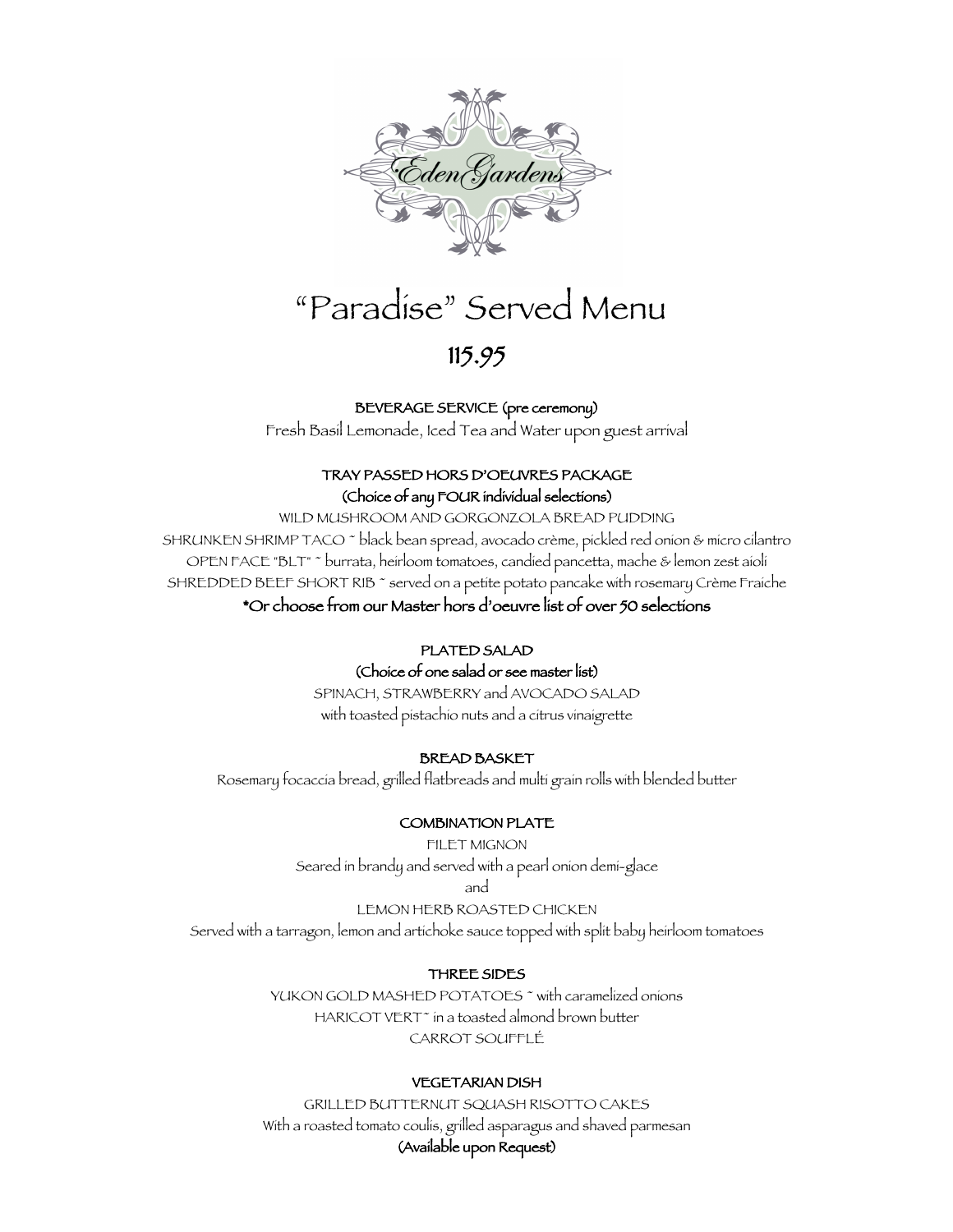#### ALSO SERVED TO THE TABLE ~ water and any client-supplied wine

#### COFFEE AND DECAF STATION

with chocolate chips, cinnamon sticks, sugar, French Vanilla and Hazelnut flavorings, black and herbal teas And HANDMADE FRENCH WEDDING COOKIES

#### MANY OTHER ENTREES, SIDE DISHES, HORS D'OEUVRES, SALADS AND THEME MENUS AVAILABLE

(Talk to your catering coordinator to personalize your menu)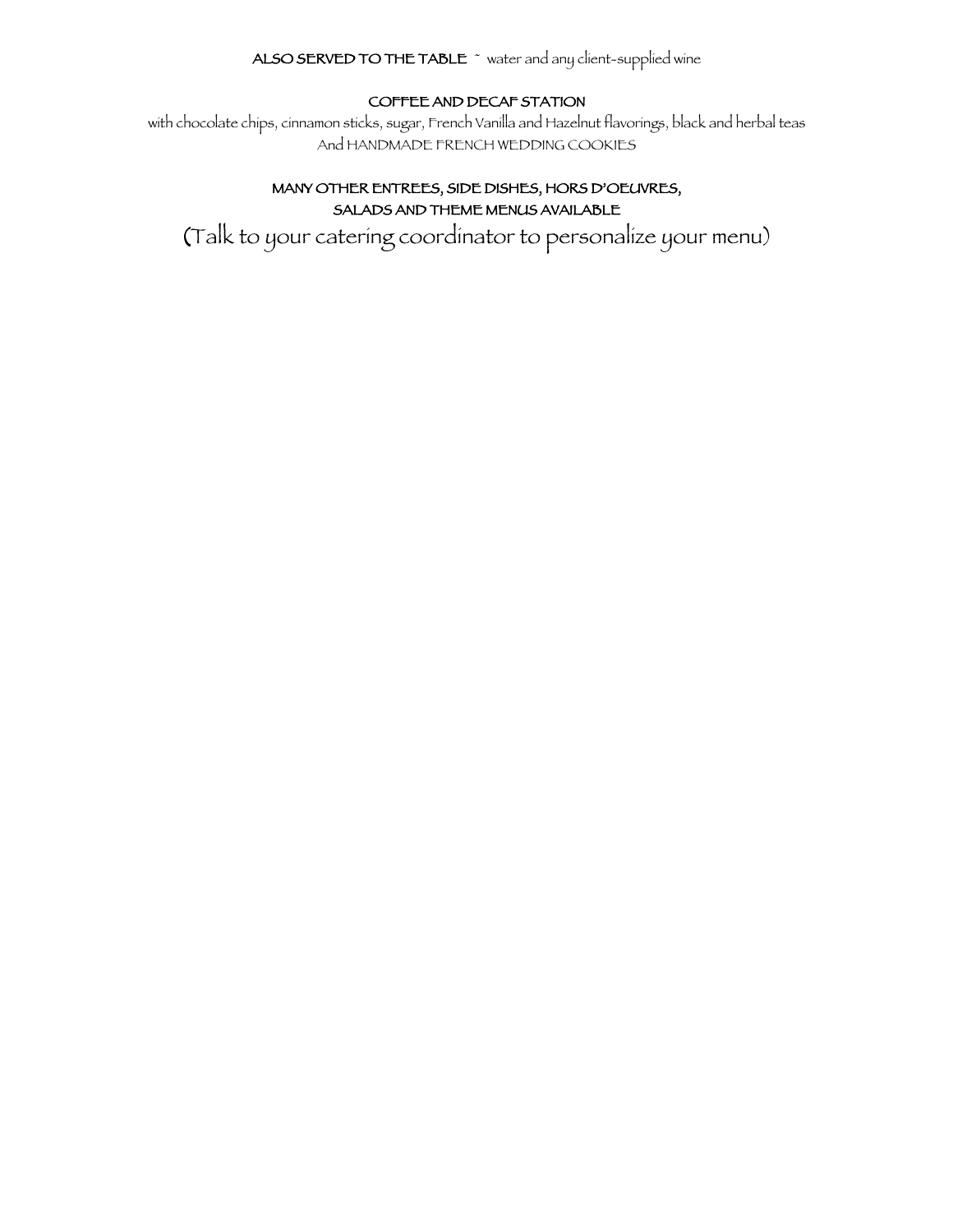

# "Eden" Buffet 105.50

#### BEVERAGE SERVICE (pre ceremony)

Fresh Basil Lemonade, Iced Tea and Water upon guest arrival

#### TRAY PASSED HORS D'OEUVRES PACKAGE (Choice of any FOUR individual selections)

CRISPY FRIED JALAPEÑO MAC AND CHEESE ITALIAN CHICKEN SAUSAGE STUFFED MUSHROOMS ~ with fennel and mozzarella SMOKED GOUDA SLIDERS<sup>~</sup> petite burger with caramelized onions and Red pepper aioli on a mini sesame bun BACON WRAPPED GOAT CHEESE DATES ~ with chervil and lemon zest \*Or choose from our Master hors d'oeuvre list of over 50 selections

#### BUFFET

CARVED ROAST BEEF SIRLOIN (Hand carved by chef) served with a rich cabernet demi-glace and a creamy chive horseradish

MEDITERRANEAN CHICKEN Rosemary grilled chicken beast in a spicy tomato sauce with artichokes and green olives

FARFALLE PASTA Tossed with wild mushrooms, peas, sun-dried tomatoes and a parmesan cream

#### ROASTED GARLIC MASHED POTATOES

CHAR BROILED ZUCCHINI, RED PEPPER AND ASPARAGUS With a pistachio brown butter

FIELD GREENS ~ with sliced oranges, strawberries, Toasted hazelnuts and red onions served with a sherry wine vinaigrette

> ASSORTED FRESH BAKED ROLLS AND BREADS with sweet creamy butter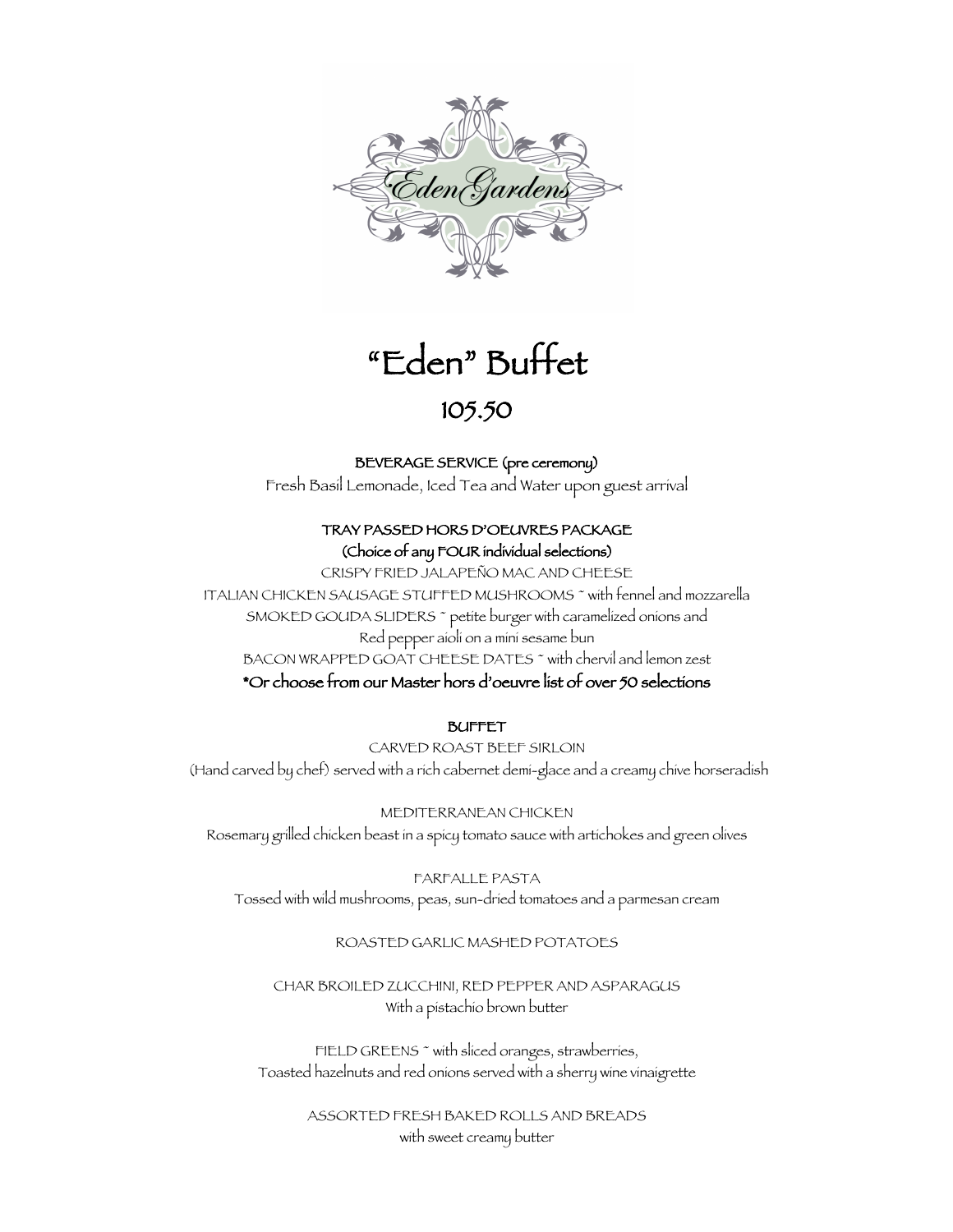#### COFFEE AND DECAF STATION

with chocolate chips, cinnamon sticks, sugar, French Vanilla and Hazelnut flavorings, black and herbal teas And HANDMADE FRENCH WEDDING COOKIES

#### MANY OTHER ENTREES, SIDE DISHES, HORS D'OEUVRES, SALADS AND THEME MENUS AVAILABLE

(Talk to your catering coordinator to personalize your menu)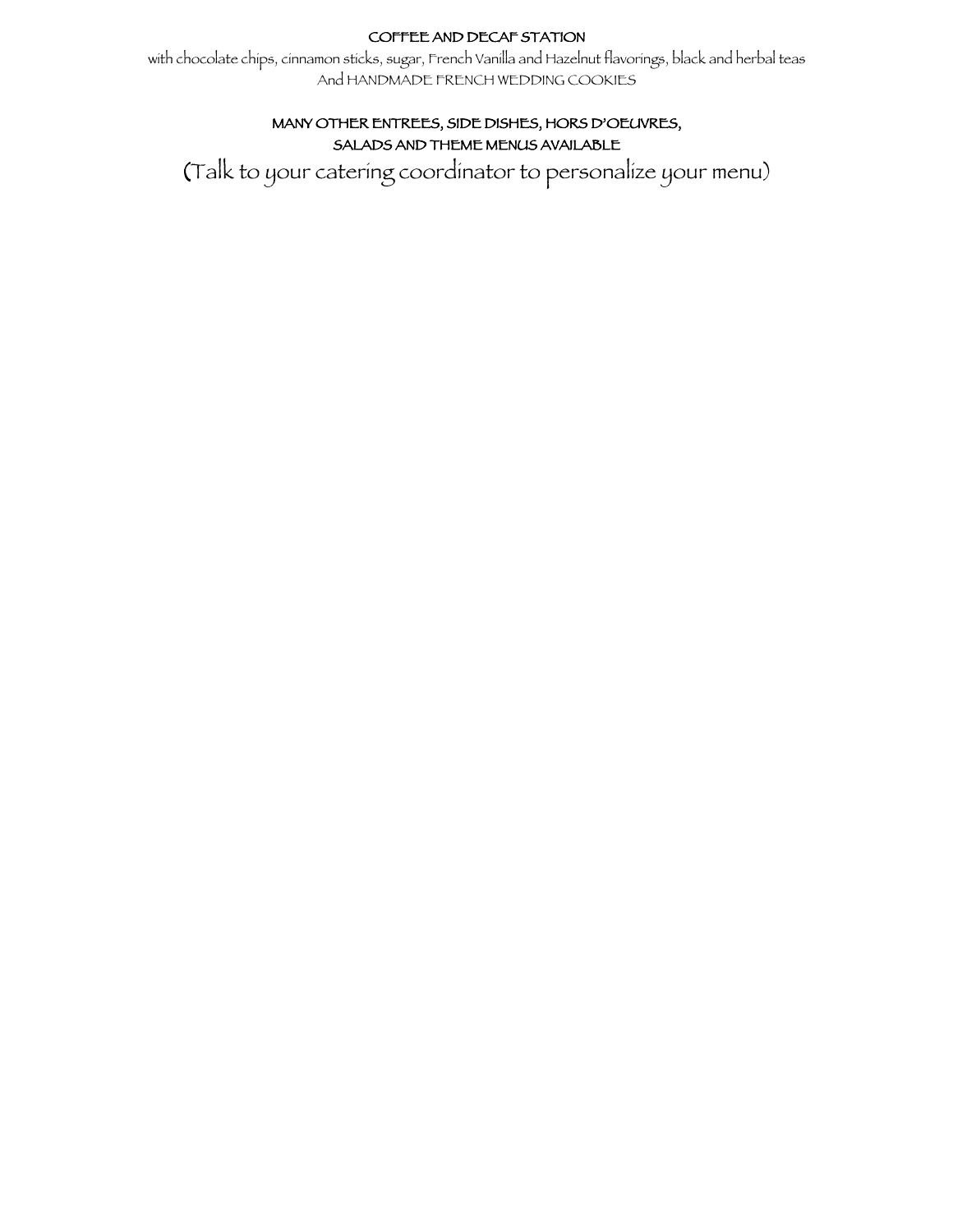

## "Lake View" Buffet

## 95.00

\*\*White or Ivory Linens only with this package

#### BEVERAGE SERVICE (pre ceremony)

Fresh Basil Lemonade, Iced Tea and Water upon guest arrival

#### DISPLAYED

CHEESE DISPLAY Imported and domestic cheeses artfully displayed with fig preserves, dried fruits, red grapes, sliced baguettes and herb grilled flat bread

#### BUFFET

NAPA CHICKEN Roasted chicken breast with a smoked tomato coulis finished with a blood orange, Meyer lemons and baby arugula

ORECCHIETTE PASTA With roasted garlic, seared red grape tomatoes, spinach, walnuts, pesto and olive oil

CHAR BROILED VEGETABLES Zucchini, yellow squash, red peppers and asparagus with lemon and olive oil

TUSCAN SALAD Romaine lettuce, garbanzo beans, carrots, marinated mushrooms, tomatoes, black olives, and shaved parmesan Served with a white balsamic herb vinaigrette and creamy garlic parmesan dressing

> ASSORTED FRESH BAKED ROLLS AND BREADS With sweet creamy butter

\*\*MANY OTHER ENTREES, SIDE DISHES, HORS D'OEUVRES, SALADS AND THEME MENUS AVAILABLE. (call to personalize your menu)